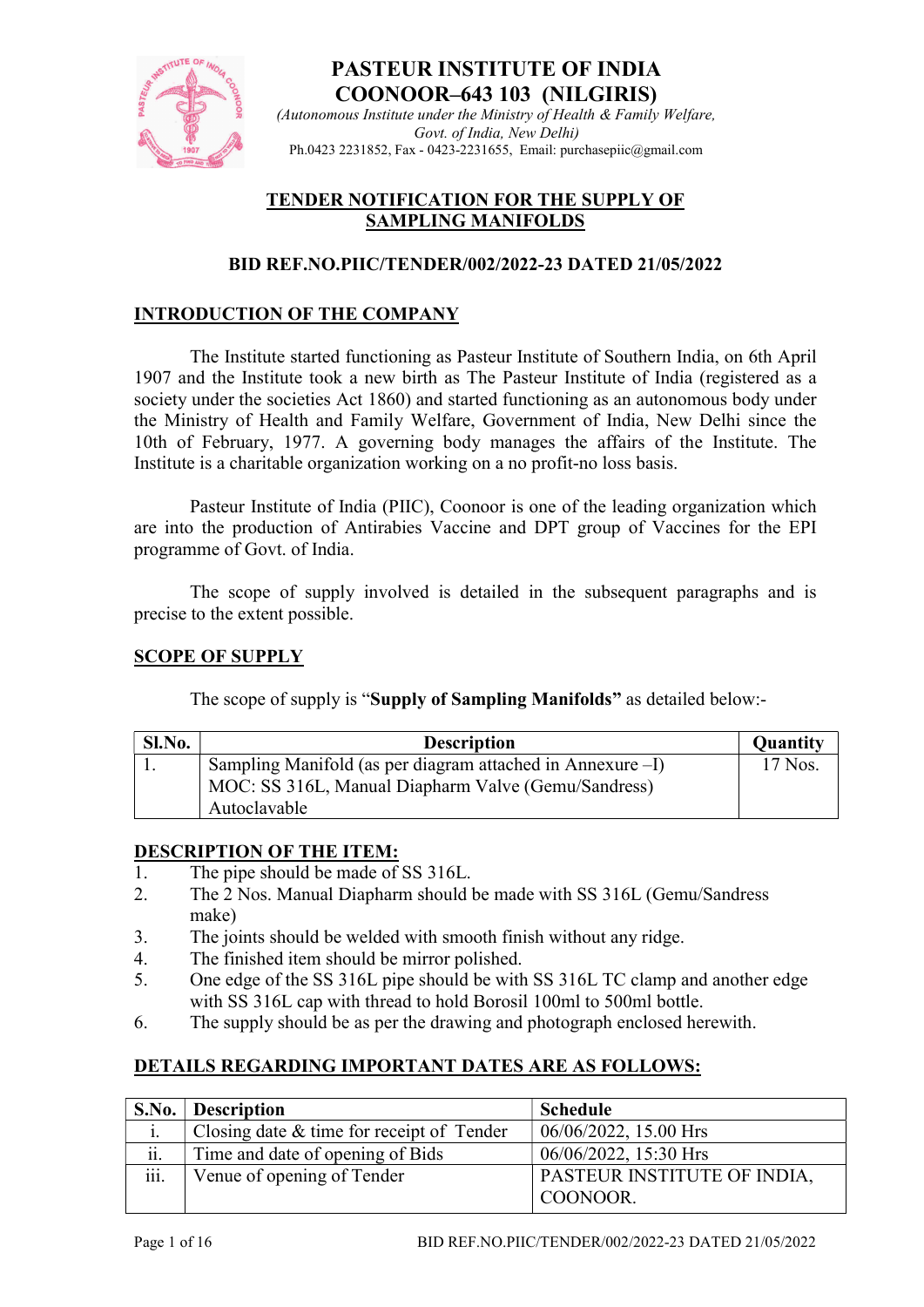

(Autonomous Institute under the Ministry of Health  $\&$  Family Welfare, Govt. of India, New Delhi) Ph.0423 2231852, Fax - 0423-2231655, Email: purchasepiic@gmail.com

The bids to be submitted as per the format enclosed in Annexure I for Supply of Sampling Manifolds without fail.

## 1. INSTRUCTION TO BIDDERS

The bids to be submitted in a sealed cover. The bid should be forwarded strictly in a sealed manner by mentioning on the top of the cover as "Tender for the Supply of Sampling Manifolds due on 06/06/2022 by 15.00 Hrs." without fail. The Tender Reference Number should also be mentioned on the cover without fail. The tenders must reach the "Director, Pasteur Institute of India, Coonoor-643 103" not later than 15.00 Hrs on 00/05/2022.

- 1.1 Bidders can send their queries and clarifications to the address given in clause 1.2 or by email purchasepiic@gmail.com, up to three days prior to the due date of bid submission.
- 1.2 Bids shall be addressed by designation only to: The Director Pasteur Institute of India, Coonoor –  $643$  103 Nilgiris, Tamilnadu
- 1.3 Due date of submission of the bid will be on 06/06/2022, upto 15:00 Hrs. The bid will be opened on the same day at 15:30 hrs.
- 1.4 The tenders once submitted shall remain valid upto 120 days and the tender will not be entitled to withdraw the tenders or to suggest any change therein within the said period.
- 1.5 Tenders should contain complete technical specification of the item with drawing and make.
- 1.6 The sample of the item available at our Institute can be inspected during the office hours between 10.00 a.m. and 04.00 p.m., if required.
- 1.7 The successful tenderer has to submit 1 No. of the item for our approval, on approval, balance quantity to be supplied.
- 1.8 As the item is urgently required for our laboratory use, the timeline of supply must informed in the tender without fail.
- 1.9 A diagram made by you shall also be enclosed alongwith the tender for our approval.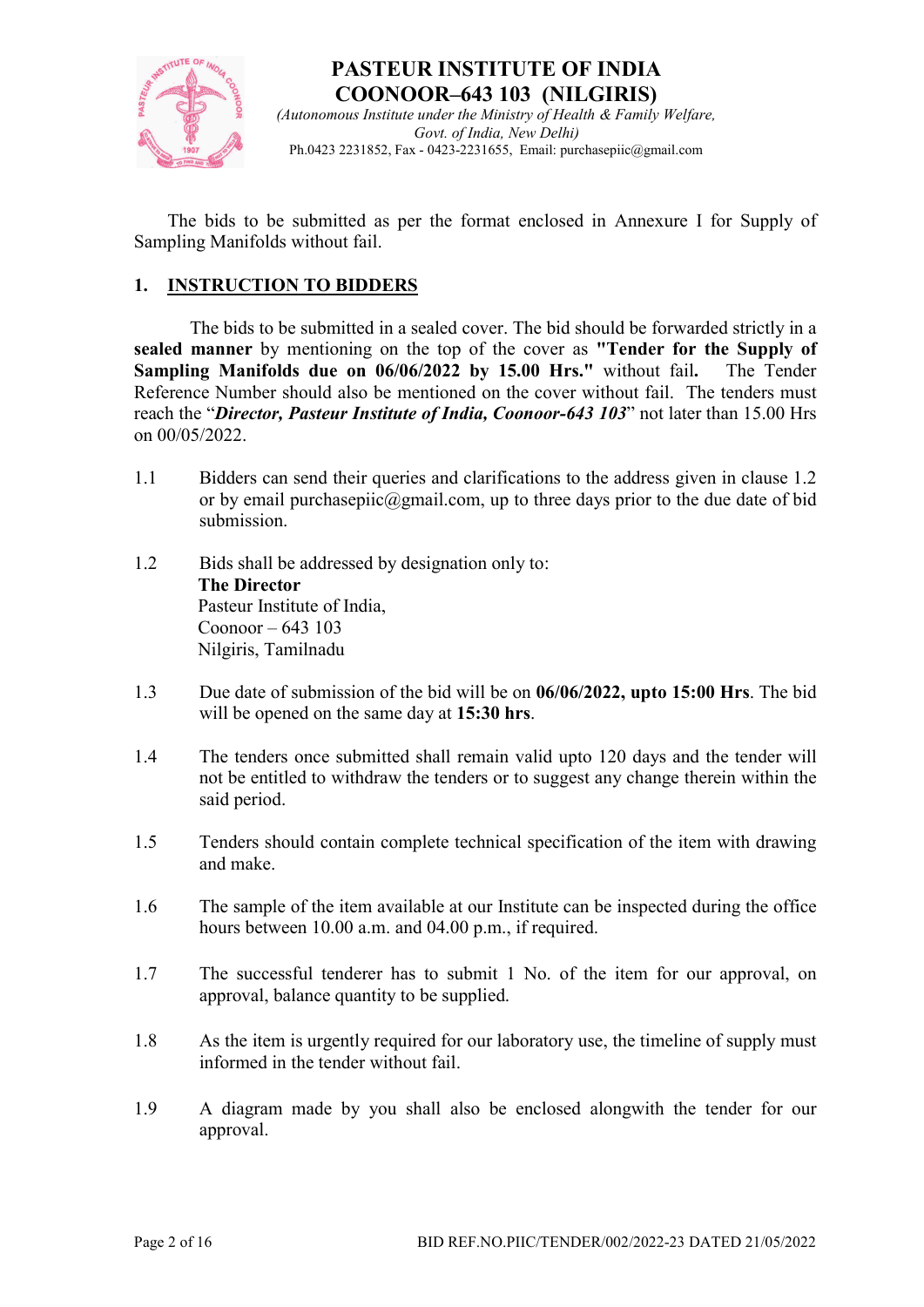

(Autonomous Institute under the Ministry of Health  $\&$  Family Welfare, Govt. of India, New Delhi) Ph.0423 2231852, Fax - 0423-2231655, Email: purchasepiic@gmail.com

- 1.10 The tenderer should have atleast 5 years experience in supplying the said to any of the Pharmaceutical companies and proof of the same must be enclosed along with the tender for qualifying the tender participation.
- 1.11 The tender submitted through Email or Fax will not be considered.
- 1.12 This Institute will not in any case be responsible for any delay on the part of postal/courier people for late delivery of the quotations.
- 1.13 All pages should be duly signed by authorized signatory with company seal.
- 1.14 Non compliance of terms and conditions by successful tenderer will lead suspension of the tenderer for a period of one year.
- 1.15 PIIC reserves the right to award the contract to deserving parties either in full or in parts. The decision of PIIC is final and unquestionable.
- 1.16 The bidder should not be under liquidation, court receivership or similar proceedings should not be bankrupt. Bidder to submit undertaking to this effect along with bid.
- 1.17 PIIC reserves the right to increase or decrease the quantity to be ordered at the time of placement of order. Tenderers are bound to accept the orders accordingly.

### 2. Mode of submission of Tenders:

- a. Tender Cost/Tender fee: NIL
- b. EMD: NIL
- c. Performance Security: As per Clause '9' below

### 2.1 DOCUMENTS TO BE SUBMITTED ALONG WITH THE BID

- a. Detailed Specifications of the product alongwith Make, Cat. No. etc
- b. Diagram of Sampling Manifold as per Annexure I
- c. Format for submission as per Annexure II
- d. Schedule of requirement as per Annexure III
- e. Bid form as per Annexure IV
- f. Manufacturer's Authorization Form as per Annexure V
- g. Bid Security Declaration Form as per Annexure VI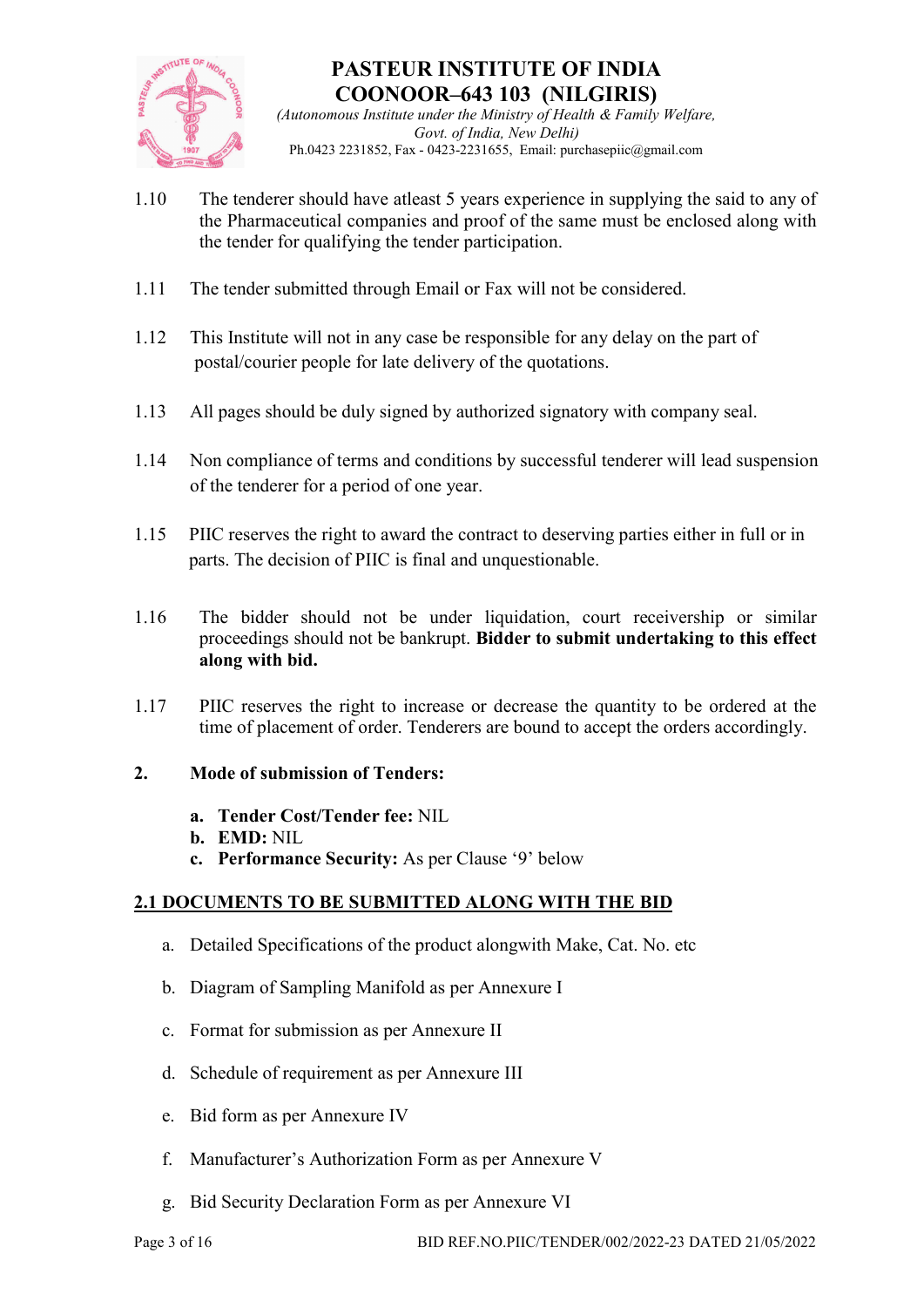

(Autonomous Institute under the Ministry of Health  $\&$  Family Welfare, Govt. of India, New Delhi) Ph.0423 2231852, Fax - 0423-2231655, Email: purchasepiic@gmail.com

## 3. Minimum Eligibility Criteria

3.1 The Tenderer has to be a manufacturer or authorized dealer of the Schedule item. In case of authorized dealer / agent, the Manufacturer's Authorization certificate / Form (as shown in Annexure – V of the tender document) received from the Manufacturer to be attached.

## 4. Bid Evaluation

Bid determined to be substantially responsive will be checked by PIIC for any arithmetic errors and the same will be corrected as follows:

- a. Where there is a discrepancy between the rates in figures and in words, the rates in words will prevail.
- b. Where there is a discrepancy between the unit price and the total price resulting from the multiplying the unit price by the quantity, the unit price as quoted shall prevail.
- c. The tenderer supplying indigenous goods or already imported goods shall quote only in Indian Rupees.

### 5. Tender Price & Documents

- a. The rates should be strictly offered in Indian Rupee. In case the tenderer offers in foreign currency it will be the sole responsibility of the tenderer to clear the item at customs and deliver the same at this Institute. Any documents required for clearing will be submitted by PIIC.
- b. The price of the goods should be quoted on FOR PII COONOOR basis with the detailed breakup of ex-factory/ex-showroom/ex-warehouse/off-the-shelf, as applicable, including all taxes and duties like GST, Custom Duty etc. already paid or payable on the components and raw material used in the manufacture or assembly of the goods quoted ex-factory etc. or on the previously imported goods of foreign origin quoted exshowroom etc;
- c. Any sales or other taxes and any duties, which will be payable on the goods in India, should be borne by the supplier if the contract is awarded.
- d. Charges towards Packing & Forwarding, Inland Transportation, Insurance (local transportation and storage) would be borne by the Supplier from their warehouse to the PIIC for a period, including 3 months beyond date of delivery, Loading/Unloading and other local costs incidental to delivery of the goods to their final destination as specified in the List of Requirements and Price Schedule.
- e. The price offered should be valid for a period of ONE Year.

FOR PII COONOOR price will be considered for comparison and evaluation.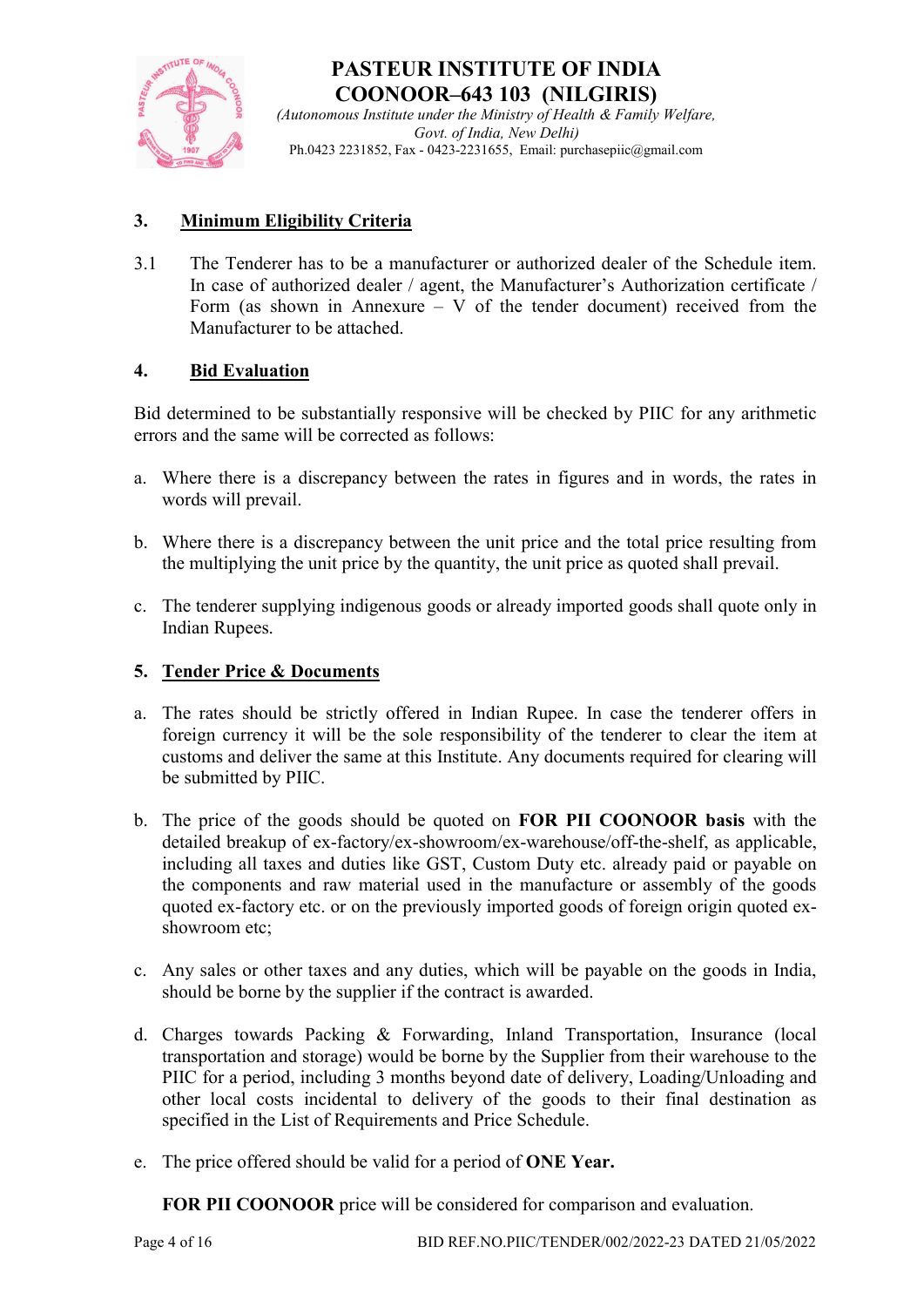

(Autonomous Institute under the Ministry of Health  $\&$  Family Welfare, Govt. of India, New Delhi) Ph.0423 2231852, Fax - 0423-2231655, Email: purchasepiic@gmail.com

## 6. EXEMPTIONS/FORMS

- 6.1 PIIC will not be giving any duty exemption, GST Concession form.
- 6.2 The tenderers who are currently registered and, also, will continue to remain registered during the tender validity period with Directorate General of Supplies & Disposals or with National Small Industries Corporation, New Delhi shall be eligible for exemption from EMD. In case the tenderer falls in these categories, they should furnish copy of the valid registration details (with DGS&D or NSIC, as the case may be).

### 7. REJECTION OF BIDS

Notwithstanding the above conditions, PIIC reserves the right to accept or reject any offer, and to annul the tender process and reject all offers, at any time prior to award of Contract without thereby incurring any liability to the affected Bidder or Bidders or any obligations to inform the affected Bidder or Bidders of the grounds for PIIC action.

### 8. NOTIFICATION OF AWARD

- 8.1 Prior to the expiry of the period of offer validity prescribed by PIIC, PIIC will notify the successful Bidder by Fax or email/ registered post/ by courier, that his offer has been accepted. The purchase order will be issued to the successful bidder. No correspondence will be entertained by PIIC from the unsuccessful Bidders.
- 8.2 Upon selection of the successful bidder PIIC will promptly notify the same to successful Bidder through a Purchase Order.

### 9. PERFORMANCE SECURITY

- 9.1 Successful tenderer will have to furnish Performance Security  $\omega$  3% of the total contract value in the form of a Demand Draft drawn in favour of "The Director, Pasteur Institute of India" payable at any Nationalized Bank in Coonoor (or) by NEFT to our account directly.
- 9.2 Failure of the successful Bidder to furnish the required Performance Security shall constitute sufficient grounds for the annulment of the award of Contract and shall forfeit the Performance Security.
- 9.3 Forfeiture of Performance Security:

In case, the Contractor/ Bidder fails to complete the supply, PIIC, without prejudice to rights and remedies available under the contract, shall forfeit and en-cash the Performance Security.

### TERMS AND CONDITIONS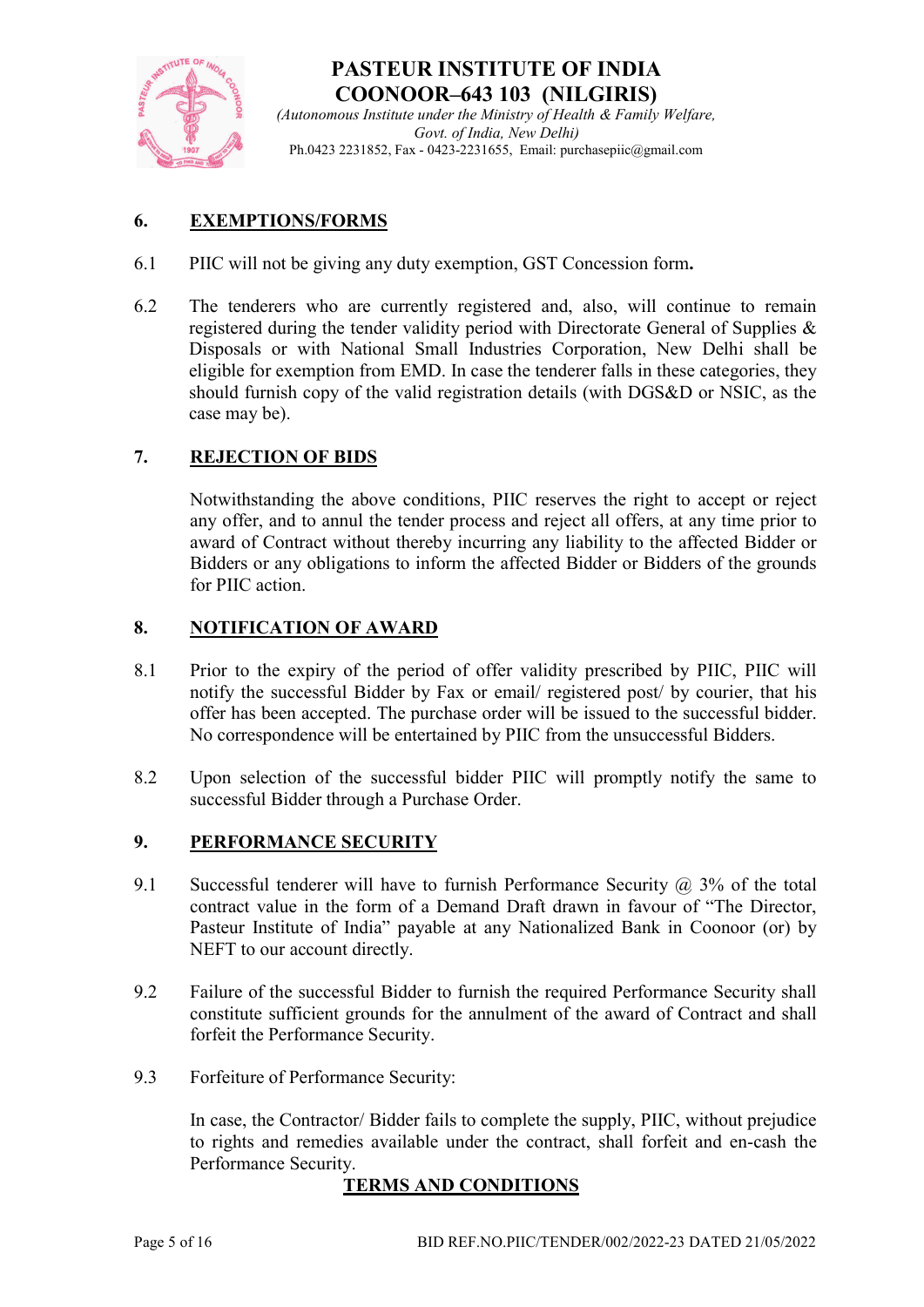

(Autonomous Institute under the Ministry of Health & Family Welfare, Govt. of India, New Delhi) Ph.0423 2231852, Fax - 0423-2231655, Email: purchasepiic@gmail.com

## 1. DEFINITION:

- 1.1. For the purpose of this contract, the following words and expressions shall have the meaning hereby assigned to them except where the context otherwise requires:
	- a. "PIIC" means Pasteur Institute of India, Coonoor, which expression shall unless excluded by or repugnant to the context include PIIC's representative.
	- b. "Contractor/ Bidder" Means successful lowest bidder.
	- c. "Earnest Money Deposit" (EMD) means Bid Security/ monetary or financial guarantee to be furnished by a tenderer along with its tender.
	- d. "Consignee" means the organization/person to whom the goods are required to be delivered as specified in the Contract. If the goods are required to be delivered to a person as an interim consignee for the purpose of dispatch to another person as provided in the Contract then that "another" person is the consignee, also known as ultimate consignee.

## 2. PAYMENT SCHEDULE:

Payment shall be made as specified in the contract in the following manner:

| Sl.No | Stage                                 | Percentage $(\% )$         |
|-------|---------------------------------------|----------------------------|
|       | After satisfactory Supply of Sampling | 100% of the order value to |
|       | Manifolds at PIIC                     | your Bank account directly |

## 3. ADDITIONS/DELETIONS

- 3.1 PIIC shall have the right to direct in writing for changes, additions, modifications or deletions in the design and drawings or any part of the work and to request in writing additional work in connection therewith and the Contractor/ Bidder shall comply with such directions.
- 3.2 The Contractor/ Bidder shall not make any deviations, alterations, additions, to or omissions from the work shown/described and awarded to the Contractor/ Bidder except through and with proper approval of PIIC.

## 4. TIME SCHEDULE

- 4.1 The day of commencement of delivery period will be reckoned from the date of issue of Purchase order.
- 4.2 The material shall be delivered at site within 30 days from the date of issue of purchase order or as per delivery terms mentioned in the Purchase Order.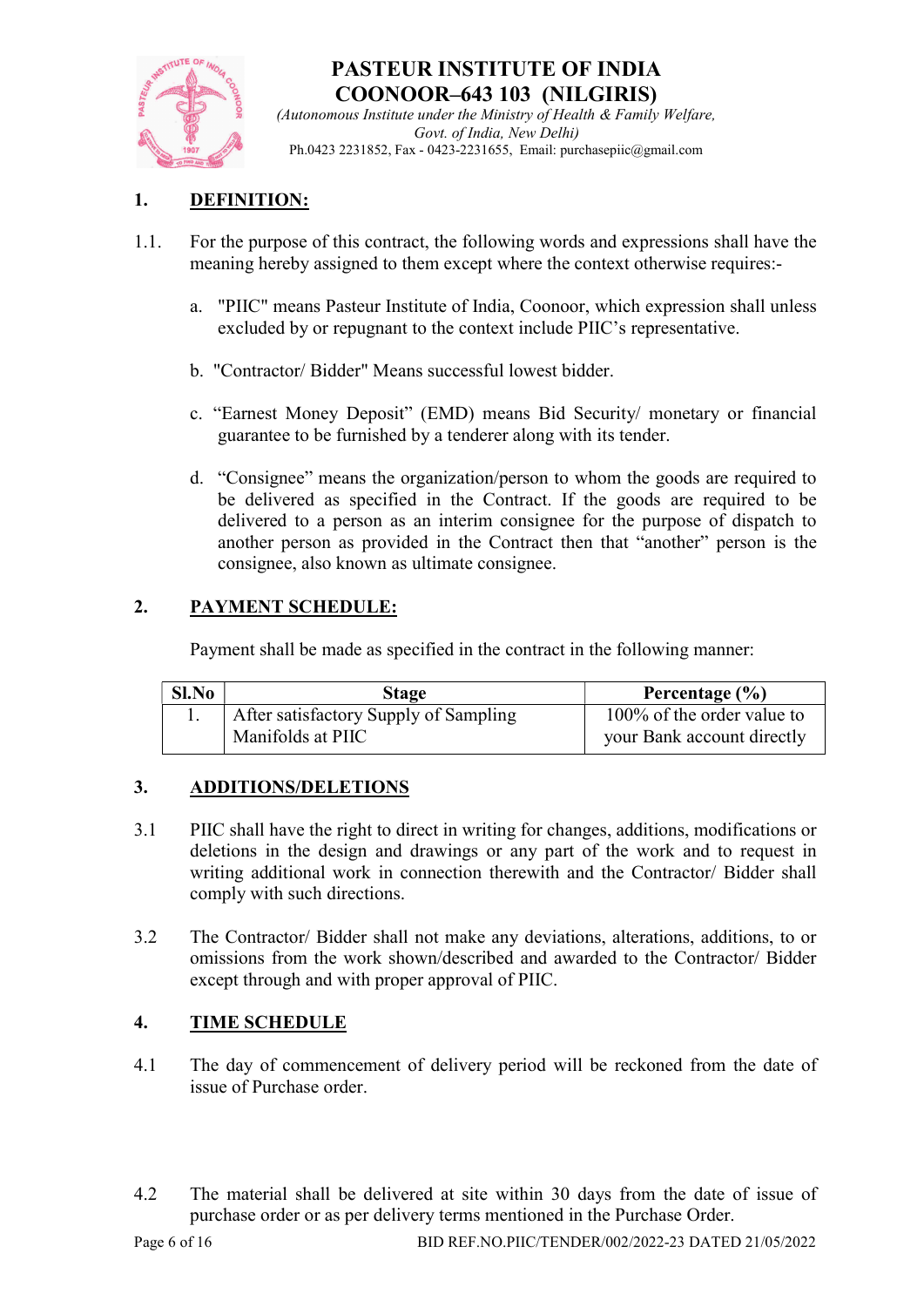

(Autonomous Institute under the Ministry of Health & Family Welfare, Govt. of India, New Delhi) Ph.0423 2231852, Fax - 0423-2231655, Email: purchasepiic@gmail.com

4.3 The supply shall be carried out with all due diligence and as per the time schedule specified above. In case of any delay/default, of the Contractor/ Bidder to adhere to the agreed time schedule, PIIC shall recover the liquidated damages from the Contractor/ Bidder at the rate of 0.5% (Zero point Five percent) of the total amount of fee per week of delay of any activity subject to a maximum of 5% (Five percent) of the total order value. However, if there is a purposeful delay by the Contractor/ Bidder, PIIC reserves all rights to terminate the contract and get the full work executed at his risk and cost.

## 5. EXTENSION OF TIME

- 5.1 To adhere to the above mentioned time schedule the Contractor/ Bidder shall provide on demand necessary documents, information and certificates/ undertakings to PIIC. Any delay in supplying the requisite documents and delay due to any other cause beyond the control of the Contractor/ Bidder shall be considered for grant of extension of time. If the Contractor/ Bidder require extension of time, they shall intimate in writing to PIIC within 3 days of the occurrence of such hindrance/delay, along with proper documents.
- 5.2 PIIC after satisfying itself about the reasonableness of grounds may grant extension of time, if it is justified and communicated the same in writing. Whenever such extension of time is granted, it would be without prejudice to the rights of PIIC for any penal action to the extent of the delay attributable to the Contractor/ Bidder. Any extension of time granted as stated above shall neither entitle the Contractor/ Bidder to any claim for increase in their fees nor shall it release him from any of the obligations under the said agreement.

### 6. ABANDONMENT OF WORK

- 6.1 If the Contractor/ Bidder/ supplier abandons the work for any reason whatsoever or becomes incapacitated as aforesaid, PIIC shall forfeit/en-cash the Performance Guarantee. PIIC shall be at liberty to make full use of all or any of material supplied by the Contractor/ Bidder/ supplier. The Contractor/ Bidder/ supplier shall also be liable to refund all the charges paid to him up to date plus such damages as may be assessed by PIIC including the recovery of liquidated damages.
- 6.2 Provided, however, that in the event of the termination of the agreement under proper notice as provided in the clause hereinafter, the Contractor/ Bidder shall be liable to refund any excess payment made to him over and above which is due to him in accordance with the terms of this agreement, for the work executed by him till the date of termination of agreement.

### 7. DETERMINATION AND RESCISSION OF TERMS & CONDITIONS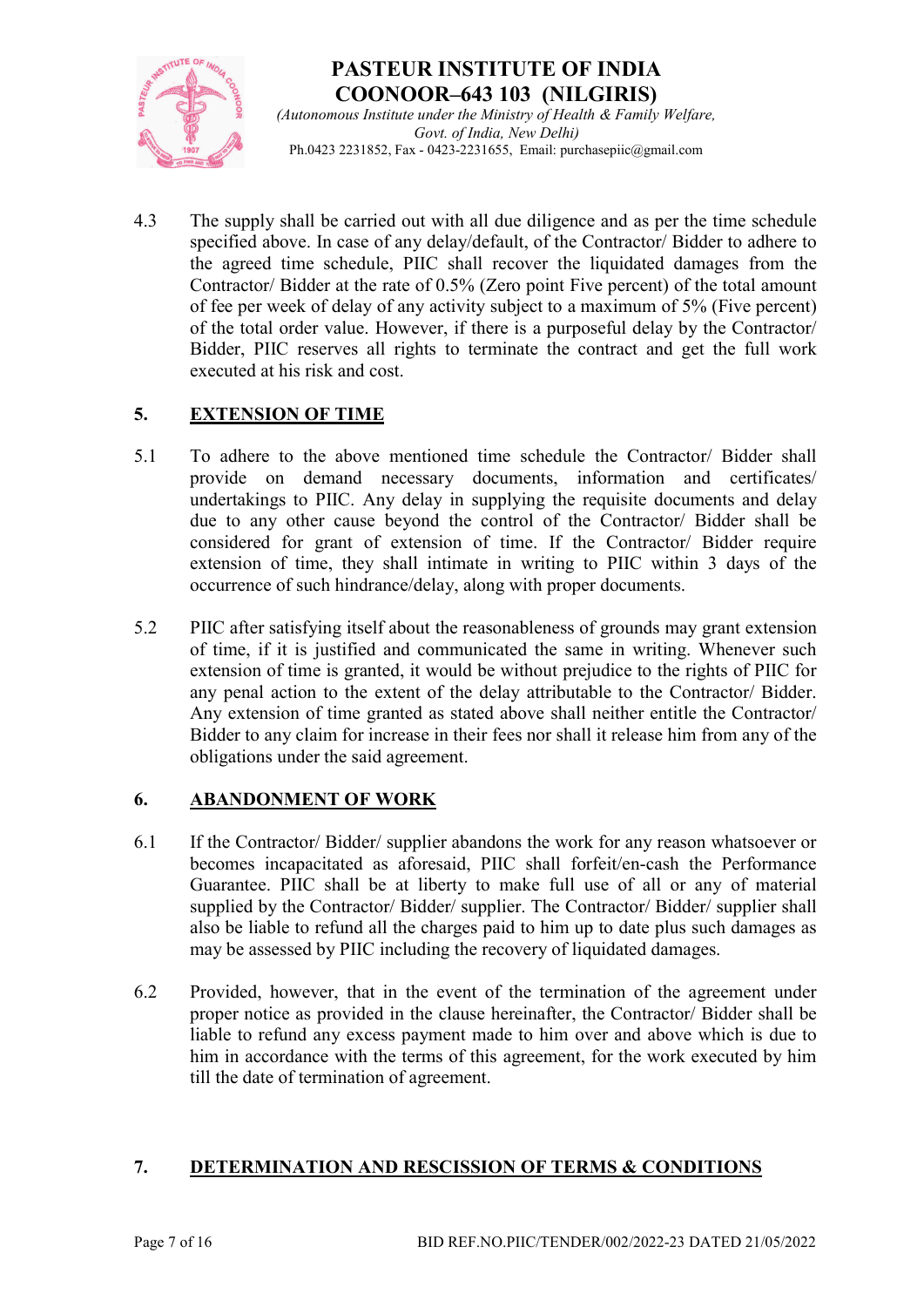

(Autonomous Institute under the Ministry of Health & Family Welfare, Govt. of India, New Delhi) Ph.0423 2231852, Fax - 0423-2231655, Email: purchasepiic@gmail.com

- 7.1 When the Contractor/ Bidder have made himself liable for action under any of the clauses aforesaid, PIIC shall have powers:
- 7.2 To rescind the agreement to engage another Contractor/ Bidder to carry out the balance work debiting the Contractor/ Bidder the extra amount, if any, so spent for getting the balance work done.
- 7.3 This amount would be in addition to the recovery of liquidated damages.

## 8. GENERAL

- 8.1 The Contractor/ Bidder shall be fully responsible for supply of the material and also ensure that the material is supplied as per the specifications.
- 8.2 The Contractor/ Bidder hereby agrees that the charges to be paid as provided herein will be in full discharge of functions to be performed by him and no claim whatsoever shall be made against PIIC in respect of any proprietary rights or copy right on the part of any other party relating to plans, models and drawings.
- 8.3 The Contractor/ Bidder shall indemnify and keep indemnified Pasteur Institute of India against any such claims and all costs and expenses paid by PIIC in defending such claims to be borne by the Contractor/ Bidder.
- 8.4 The Contractor/ Bidder hereby agrees that PIIC shall have the right to take out any of the activities, which in the opinion of PIIC is not being performed by the Contractor/ Bidder with due diligence, and within the agreed time schedule, and which can be performed independently. The fees or the expenses incurred shall be debited to the Contractor/Bidder.

## 9. ARBIRATION

- 9.1 All disputes or differences whatsoever arising between the parties out of or relating to the Contractor/ Bidder services, meaning and operations or effect of this contract or the breach thereof shall be settled by arbitration. Matters to be arbitrated upon shall be referred to a sole Arbitrator, to be appointed by PIIC and the award made in pursuance thereof shall be binding on the parties. Such arbitration shall be governed by the Indian Arbitration and Conciliation Act 1996.
- 9.2 The place of arbitration shall be at Udhagamandalam.

### 10. FALL CLAUSE

The prices charged for this particular service/supply under the Contract by the supplier/service provider shall in no event exceed the lowest price at which the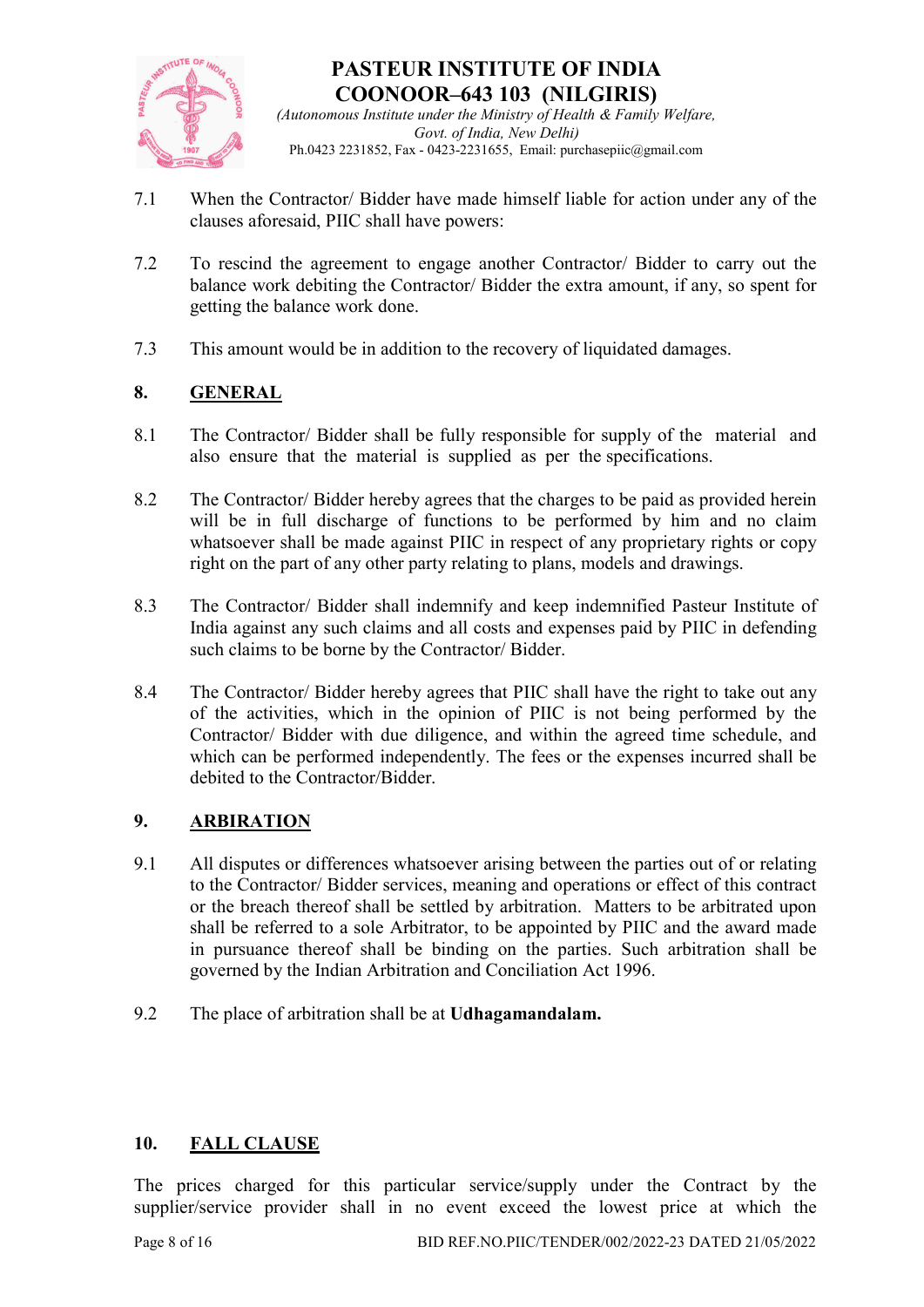

(Autonomous Institute under the Ministry of Health  $\&$  Family Welfare, Govt. of India, New Delhi) Ph.0423 2231852, Fax - 0423-2231655, Email: purchasepiic@gmail.com

supplier/service provider sells the service/supply of identical description to any person(s)/organization (s) including the Purchaser or any Department of the Central Government or any Department of a State Government or any statutory undertaking of the Central or a State Government, as the case may be, during the period till performance of all Supply Orders placed during the currency of Rate Contract is completed.

## 11. STATUTORY VARIATIONS

In case of statutory variation in regard to taxes/levies, within the stipulated date of completion of individual agreement, the same shall be paid or recovered as per the actual against documentary proof. However beyond this period PIIC will take advantage of any reduction in taxes/levies but will not pay extra on account of increase in taxes/levies.

 ---sd/--- **DIRECTOR** 

## ANNEXURE –I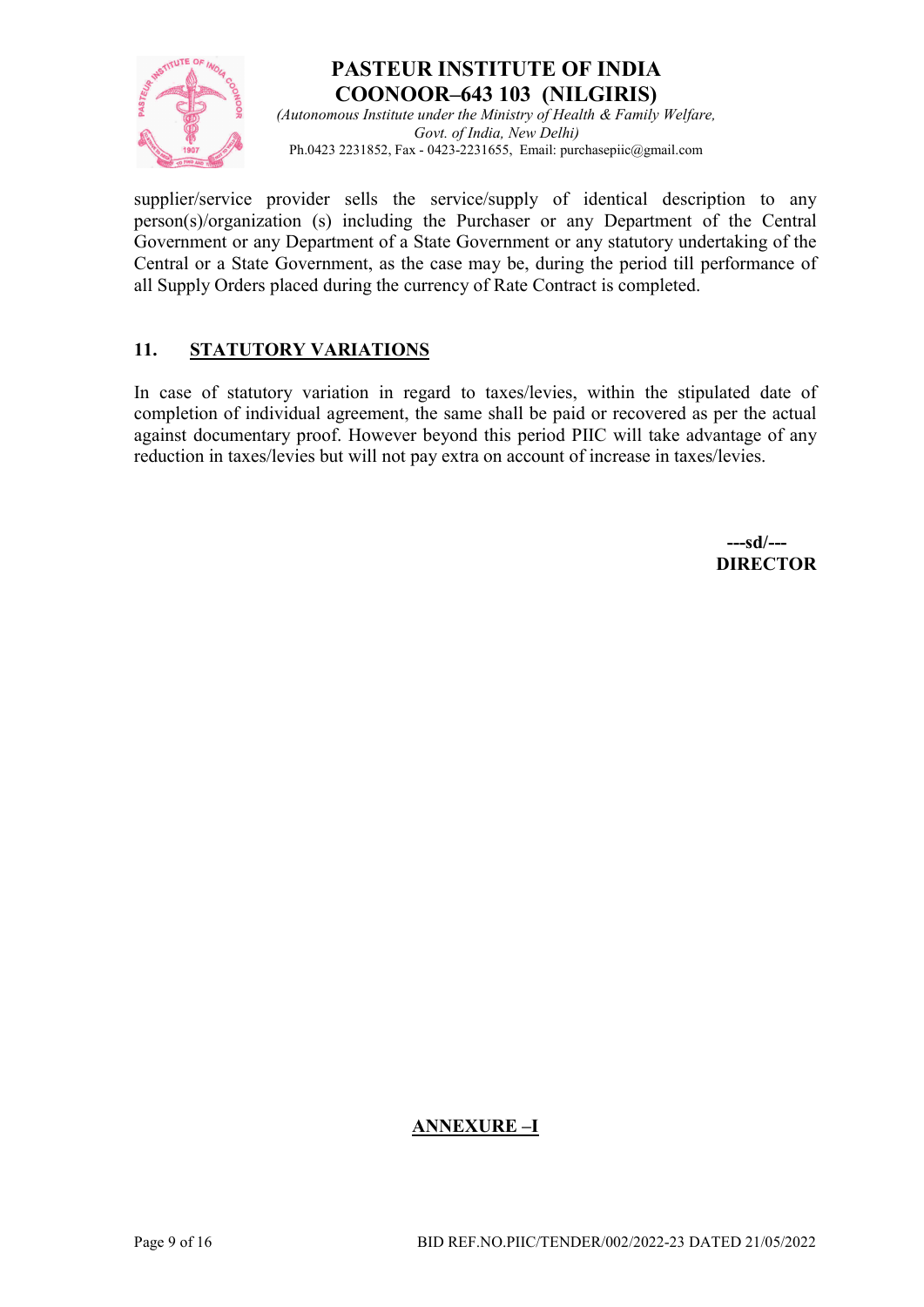

(Autonomous Institute under the Ministry of Health & Family Welfare, Govt. of India, New Delhi) Ph.0423 2231852, Fax - 0423-2231655, Email: purchasepiic@gmail.com

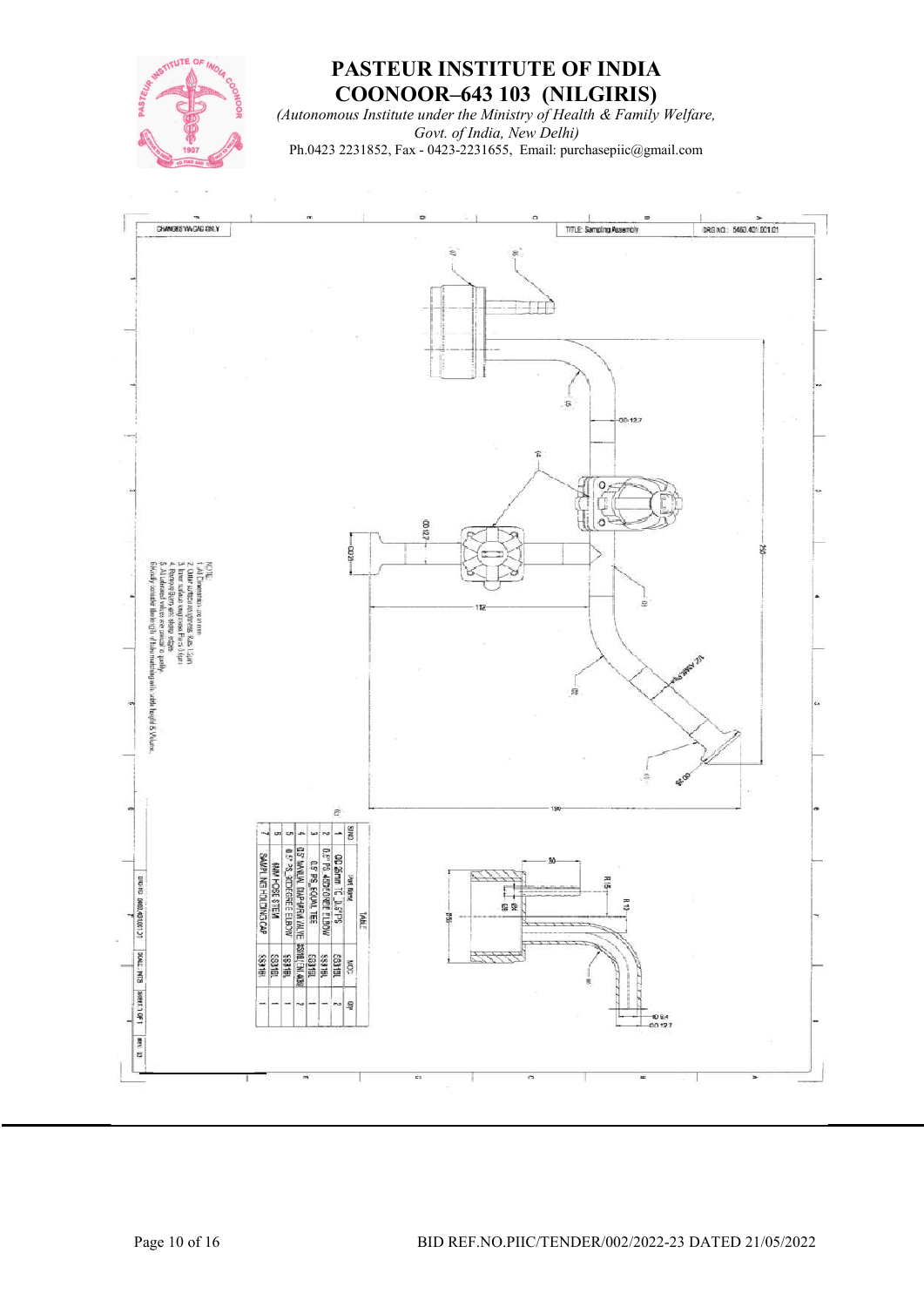![](_page_10_Picture_0.jpeg)

(Autonomous Institute under the Ministry of Health & Family Welfare, Govt. of India, New Delhi) Ph.0423 2231852, Fax - 0423-2231655, Email: purchasepiic@gmail.com

## ANNEXURE –II

### (to be submitted in your letter head)

## FORMAT FOR SUBMISSION

| S.No. | Description                                                           | <b>Details</b>                                           |
|-------|-----------------------------------------------------------------------|----------------------------------------------------------|
| 01.   | Tenderer Quotation No. and date                                       |                                                          |
| 02.   | PIIC Tender reference number                                          | BID Ref. No. PIIC/TENDER/002/2022-23<br>Dated 21/05/2022 |
| 03.   | Due date for submission                                               | 06/06/2022 UPTO 15:00 HRS                                |
| 04.   | Name & Address of the bidder                                          |                                                          |
| 05.   | Year of establishment                                                 |                                                          |
| 06.   | Type of the firm                                                      | Public Ltd/Pvt Ltd./Partnership/Regd. firm               |
| 07.   | Contact Phone-Office                                                  |                                                          |
| 08.   | Mobile Phone No.                                                      |                                                          |
| 09.   | Email                                                                 |                                                          |
| 10.   | PAN Number                                                            |                                                          |
| 11.   | <b>GST</b> Number                                                     |                                                          |
| 12.   | Contact person name                                                   |                                                          |
| 13.   | Unit rate                                                             |                                                          |
| 14.   | <b>GST</b><br>(No concessional certificate will be<br>issued by PIIC) | $\circleda$                                              |
| 15.   | Packing & Forwarding if applicable                                    |                                                          |
| 16.   | FOR Institute                                                         | YES / NO                                                 |
| 17.   | If not quoted for FOR Institute freight<br>charges applicable         |                                                          |
| 18.   | Delivery period                                                       |                                                          |
| 19.   | Warranty                                                              |                                                          |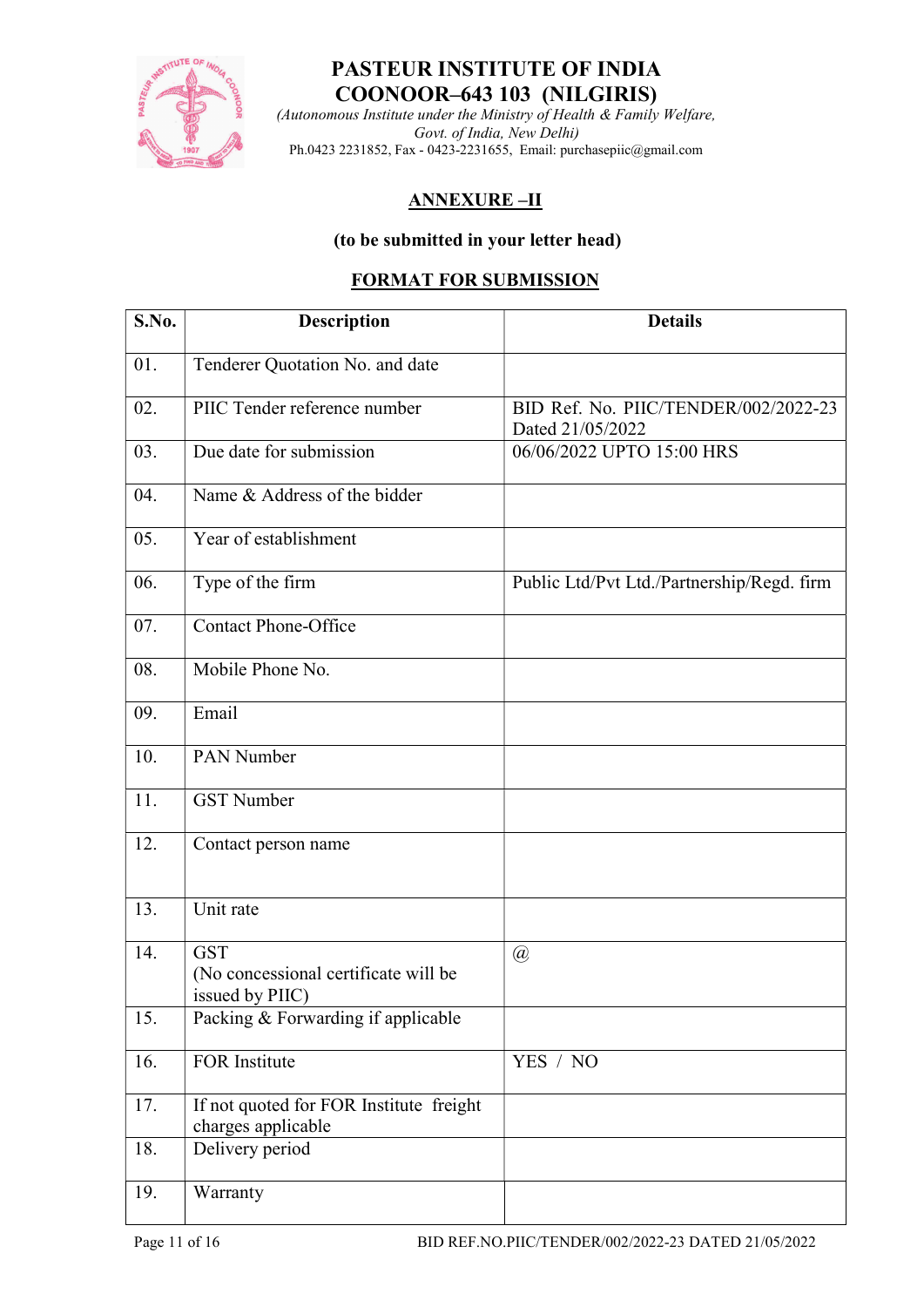![](_page_11_Picture_0.jpeg)

(Autonomous Institute under the Ministry of Health & Family Welfare, Govt. of India, New Delhi) Ph.0423 2231852, Fax - 0423-2231655, Email: purchasepiic@gmail.com

| 20. | Validity of Rates                                                            | <b>ONE YEAR</b><br>Yes/No                                      |
|-----|------------------------------------------------------------------------------|----------------------------------------------------------------|
| 21. | Payment terms                                                                | 100% after supplying of items through<br>NEFT to your bank A/c |
| 22. | Copy of PAN of Directors/Partners                                            | Attached/Not Attached                                          |
| 23. | Latest IT return statement                                                   | <b>Attached/Not Attached</b>                                   |
| 24. | Past three years $P \& L$ , Balance Sheet                                    | Attached/Not Attached                                          |
| 25. | All pages of bid document duly sealed<br>and signed by the authorized person | Attached/Not Attached                                          |
| 26. | Manufacturer's authorization letter                                          | Attached/Not Attached                                          |
| 27. | <b>Bid Security Declaration Form</b>                                         | <b>Attached/Not Attached</b>                                   |

## (to be submitted in the supplier's letter head)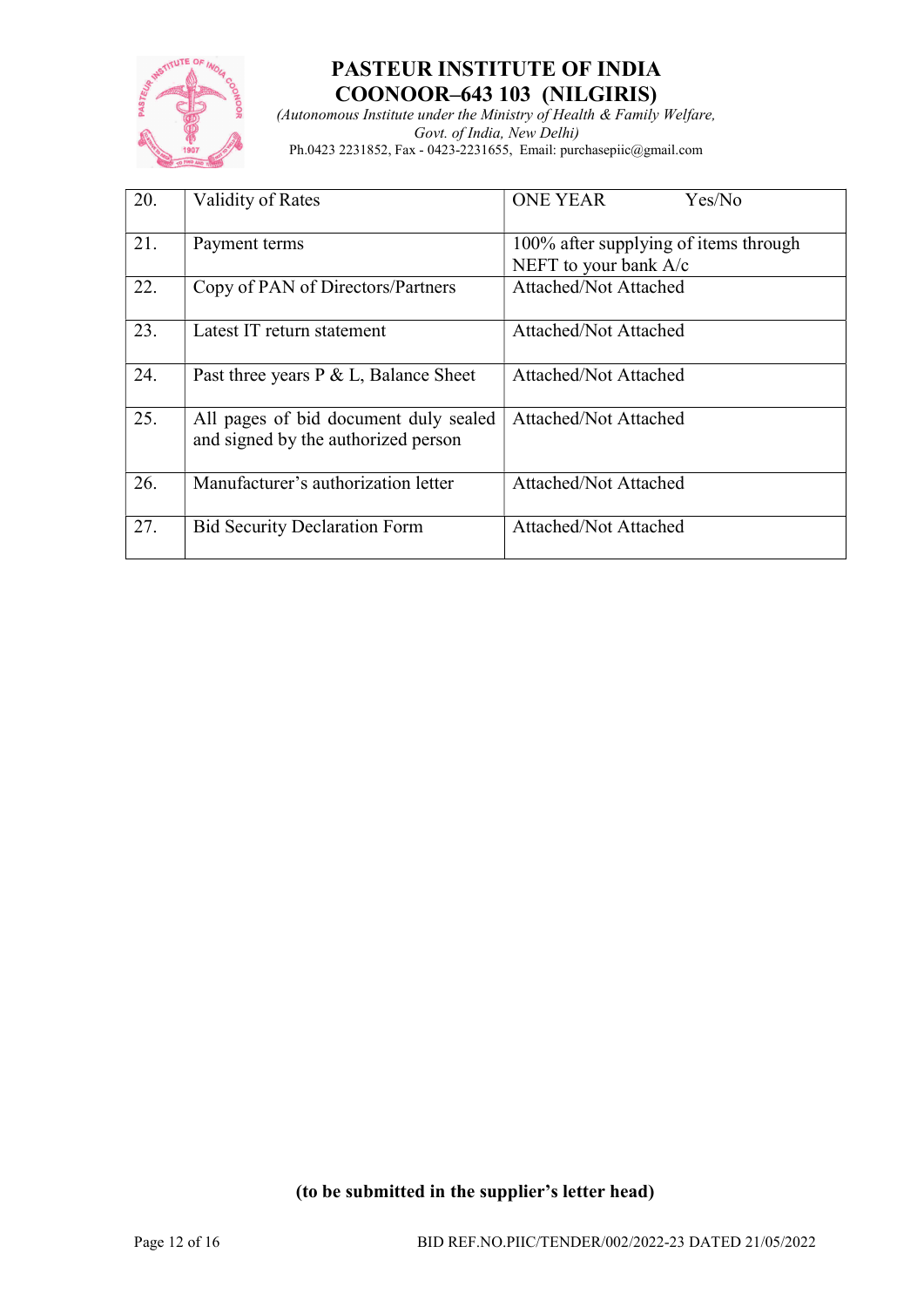![](_page_12_Picture_0.jpeg)

(Autonomous Institute under the Ministry of Health & Family Welfare, Govt. of India, New Delhi) Ph.0423 2231852, Fax - 0423-2231655, Email: purchasepiic@gmail.com

## ANNEXURE –III

### PART A

### SCHEDULE OF REQUIREMENT

| Sl.No. | Description of the item     | Unit | <b>Total</b><br>9 <sub>ty</sub> | Unit Rate<br>(Rs) | <b>GST</b> | <b>Total Amount with</b><br>GST (Rs) |
|--------|-----------------------------|------|---------------------------------|-------------------|------------|--------------------------------------|
|        |                             |      |                                 |                   |            |                                      |
|        | <b>Total Amount in (Rs)</b> |      |                                 |                   |            |                                      |

NB: Unit price shall be written in figures and words

Total Tender price in Rupees: \_\_\_\_\_\_\_\_\_\_\_\_\_\_\_\_\_\_\_

In Words:

Note:

If there is a discrepancy between the unit price and total price THE UNIT PRICE shall prevail.

Name: \_\_\_\_\_\_\_\_\_\_\_\_\_\_\_\_\_\_\_\_\_\_\_\_\_\_\_\_\_\_\_

Business Address:

Place: Signature of Tenderer

Date: Seal of the Tenderer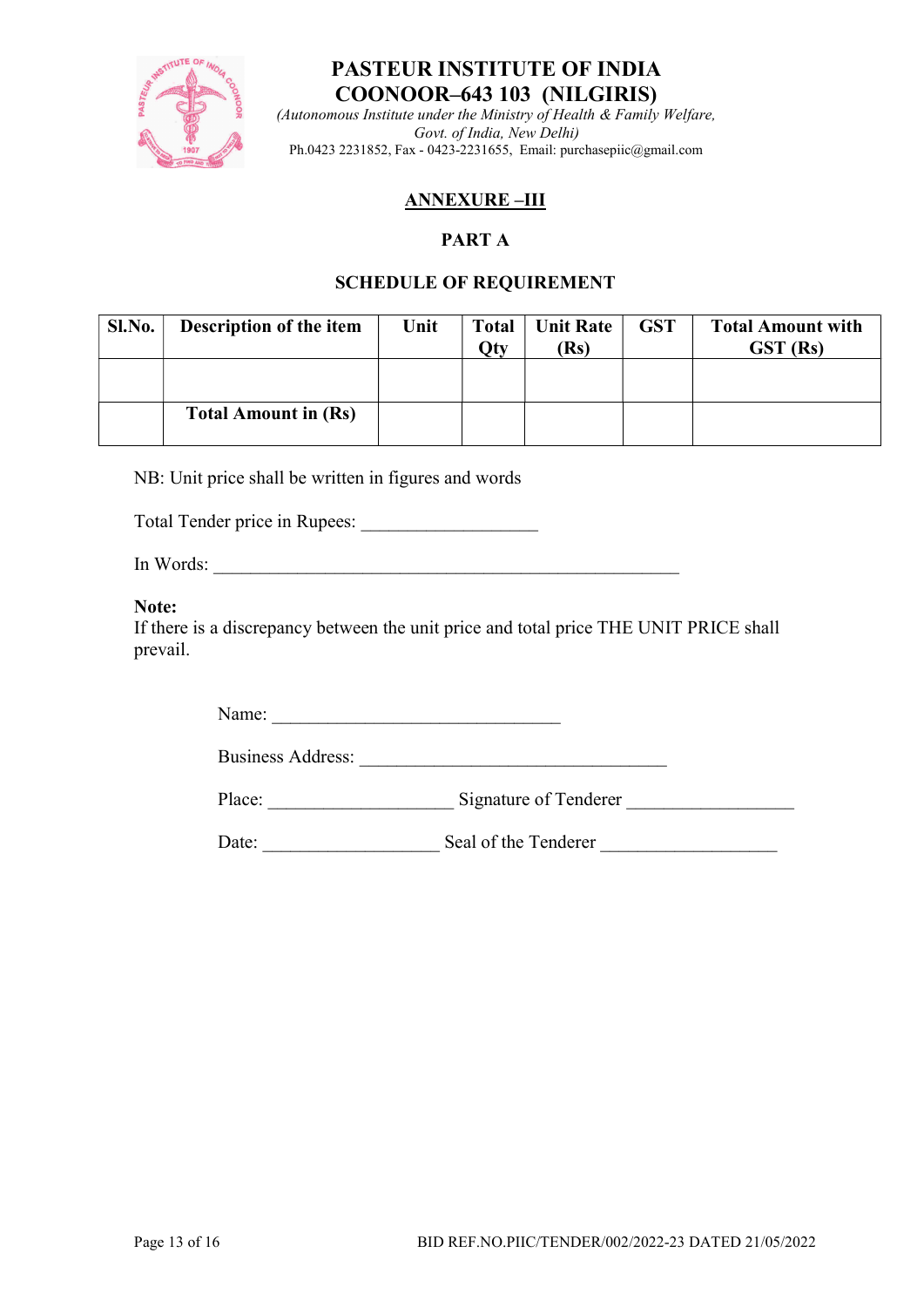![](_page_13_Picture_0.jpeg)

(Autonomous Institute under the Ministry of Health & Family Welfare, Govt. of India, New Delhi) Ph.0423 2231852, Fax - 0423-2231655, Email: purchasepiic@gmail.com

#### (to be submitted in the supplier's letter head)

### ANNEXURE – IV

### BID REF. No. PIIC/TENDER/002/2022-23 Dated 21/05/2022

#### BID FORM

### Item:

Having examined the bidding documents, including amendments of which is hereby acknowledged, we the undersigned, offer to execute the contract including the supply and delivery of the goods (FOR PII Coonoor) in full conformity with the said bidding documents for the sum of:

In Fig:

#### In Words

(Hereinafter call: The Total Bid Price) or such other sums as may be determined in accordance with the terms and conditions of the Contract. The above amounts are in accordance with the Price Scheduled attached herewith and are made part of this bid.

We undertake, if our bid is accepted, to execute the contract in accordance with the delivery schedule specified in the schedule of requirements.

If our bid is accepted, we undertake to provide a performance security in the form, in the amounts, and within the times specified in the Bidding Documents.

We agree to abide by this bid, for the Bid Validity period specified in their Bid Data Sheet and it shall remain binding upon us and may be accepted by you at any time before the expiration of that period.

Until the formal final Contract is prepared and executed between us, this bid, together with your written acceptance of the bid and your notification of award shall constitute a binding Contract between us. We understand that you are not bound to accept the lowest or any bid you may receive.

Dated:

Signed by:

In the capacity of: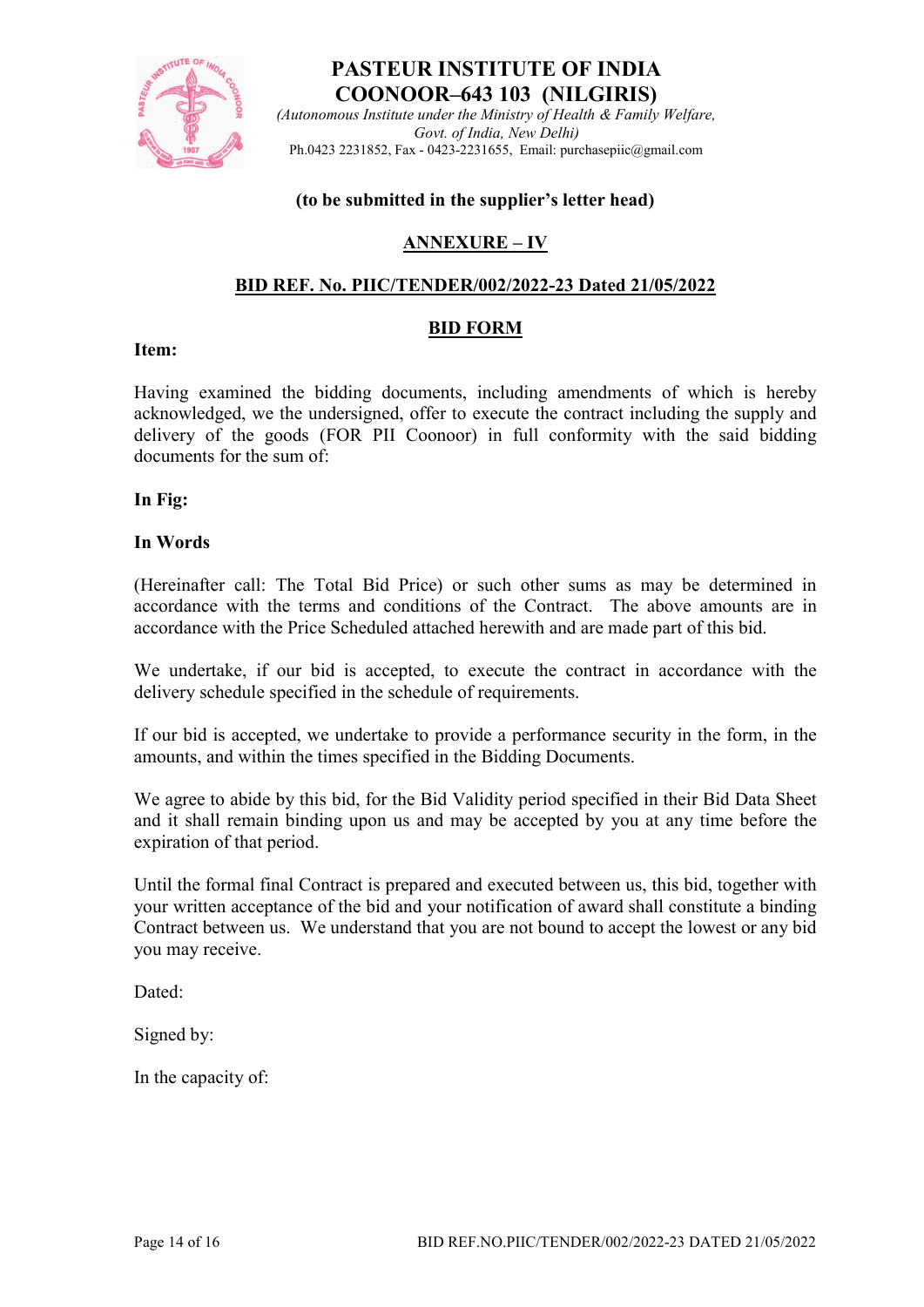![](_page_14_Picture_0.jpeg)

(Autonomous Institute under the Ministry of Health  $\&$  Family Welfare, Govt. of India, New Delhi) Ph.0423 2231852, Fax - 0423-2231655, Email: purchasepiic@gmail.com

#### (to be submitted in the supplier's letter head)

## ANNEXURE-V

## MANUFACTURER'S AUTHORISATION FORM

To

### The Director Pasteur Institute of India Coonoor 643 103

Dear Sir,

Ref: Your Tender document No  $\qquad \qquad$  , dated

| We,                                                                                            |  |  | who are proven and reputable       |  |  |
|------------------------------------------------------------------------------------------------|--|--|------------------------------------|--|--|
| manufacturers of                                                                               |  |  | (name and description of the goods |  |  |
| <i>offered in the tender</i> ) having factories at                                             |  |  |                                    |  |  |
| hereby authorize Messrs                                                                        |  |  | (name and address of the           |  |  |
| <i>agent</i> ) to submit a tender, process the same further and enter into a contract with you |  |  |                                    |  |  |
| against your requirement as contained in the above referred TE documents for the above         |  |  |                                    |  |  |
| goods manufactured by us.                                                                      |  |  |                                    |  |  |

We further confirm that no supplier or firm or individual other than Messrs.  $(name \text{ and address of the above agent})$  is authorized to submit a tender, process the same further and enter into a contract with you against your requirement as contained in the above referred TE documents for the above goods manufactured by us.

Yours faithfully,

[Signature with date, name and designation] for and on behalf of Messrs [Name & address of the manufacturers]

### NOTE:

This letter of authorization should be on the letter head of the manufacturing firm and should be signed by a person competent and having the power of attorney to legally bind the manufacturer